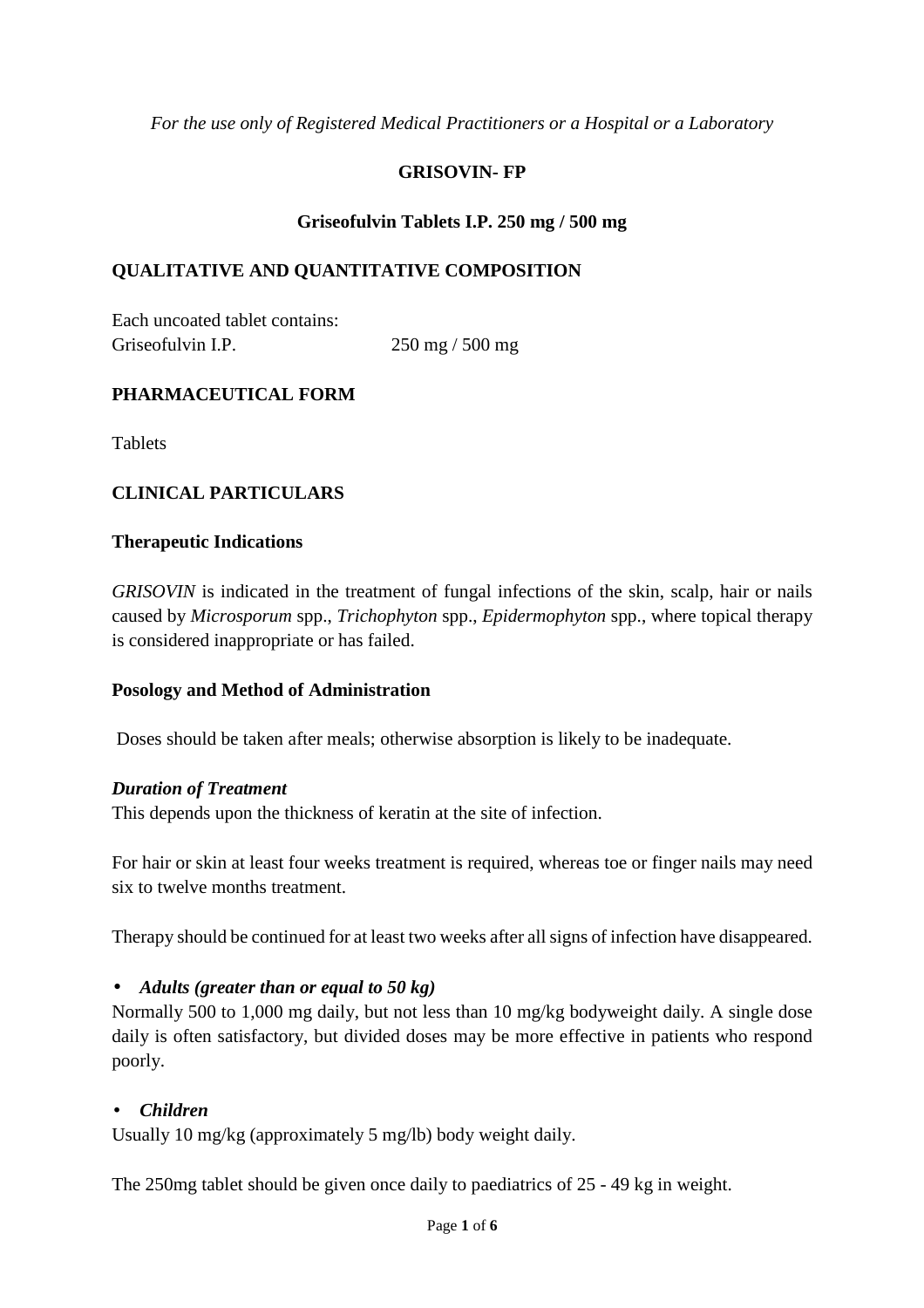The 500mg tablet is not appropriate for use in children less than 50 kg.

# **Contraindications**

- Hypersensitivity to any ingredient of the preparation.
- Porphyria.
- Severe liver disease: *GRISOVIN* may cause liver disease to deteriorate, and liver function should be monitored in such conditions.
- Systemic lupus erythematosus: *GRISOVIN* has been reported to exacerbate the condition.
- There is no evidence of the safety of *GRISOVIN* in human pregnancy.
- Griseofulvin is teratogenic in animals and some case reports of human foetal abnormalities have been observed. Therefore, *GRISOVIN* should not be used in pregnancy, or in women intending to become pregnant within one month following cessation of treatment.
- Males should not father children within six months of treatment with *GRISOVIN*.
- Long term administration of high doses of griseofulvin with food has been reported to induce hepatomas in mice and thyroid tumours in rats but not hamsters. The clinical significance of these findings in man is not known. In view of these data, *GRISOVIN* should not be used prophylactically.

# **Special Warnings and Special Precautions for Use**

Customary hygienic measures should be adopted to minimise the risk of re-infection, and concurrent use of a topical fungicide may be helpful to minimise any spread of infective material.

While data from an epidemiology study have suggested an increased risk of breast cancer in patients receiving three or more prescriptions of griseofulvin (odds ratio = 1.59, 95% confidence interval 1.11-2.27), this finding has not been confirmed in other studies.

# **Interaction with Other Medicaments and Other Forms of Interaction**

Griseofulvin may decrease the blood level and hence efficacy of certain drugs, which are metabolised by cytochrome P450 3A4. These include oral contraceptives, coumarin anticoagulants and cyclosporin. Appropriate monitoring should be undertaken and dosage should be adjusted as necessary. Additional contraceptive precautions should be taken during *GRISOVIN* treatment and for a month after stopping *GRISOVIN*.

Absorption of griseofulvin is inhibited when phenobarbitone is taken concurrently.

The blood level, and hence efficacy, of griseofulvin may also be reduced as the result of concurrent administration of substances such as phenylbutazone and sedative and hypnotic drugs which induce metabolising enzymes.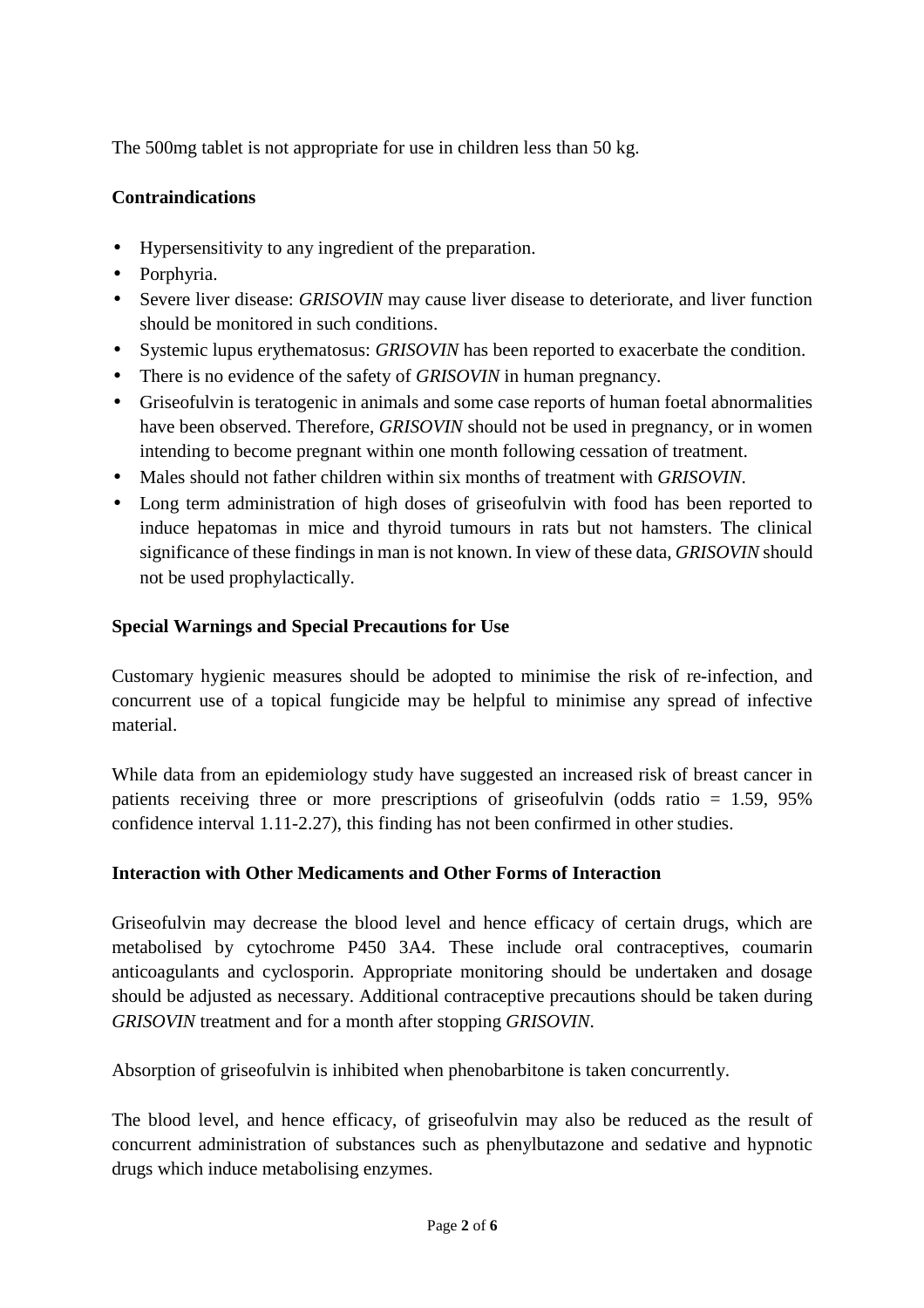Patients should be warned that an enhancement of the effects of alcohol by *GRISOVIN* has been reported.

### **Pregnancy and Lactation**

There is no evidence of *GRISOVIN* safety in human pregnancy (*see Contraindications*). Griseofulvin administered to rats and mice during pregnancy has been associated with foetotoxicity and foetal malformations.

As griseofulvin is capable of inducing aneuploidy (abnormal segregation of chromosomes following cell division) in mammalian cells exposed to the compound *in vitro* and *in vivo*, women should be warned that they should not take the drug during pregnancy or become pregnant within one month following cessation of treatment.

Additionally, males should not father children within six months of treatment.

It is not known if griseofulvin is excreted in human milk. Safety in children of mothers who are breast-feeding has not been established.

### **Effects on Ability to Drive and Use Machines**

In those rare cases where individuals are affected by drowsiness while taking *GRISOVIN*, they should not drive vehicles or operate machinery.

# **Undesirable Effects**

Diarrhoea, nausea and vomiting are common adverse events.

Headache and gastric discomfort sometimes occur, but usually disappear as treatment continues.

On rare occasions urticarial reactions, skin rashes and precipitation of systemic lupus erythematosus have been reported.

Toxic epidermal necrolysis and erythema multiforme have been reported. Significant elevations in LFTs (greater than three times the upper limit of normal) have been reported very rarely.

There have been reports of central nervous system effects e.g. confusion, dizziness, impaired co-ordination and peripheral neuropathy.

Leucopenia with neutropenia has been reported.

Photosensitivity reactions can occur on exposure to intense natural or artificial sunlight.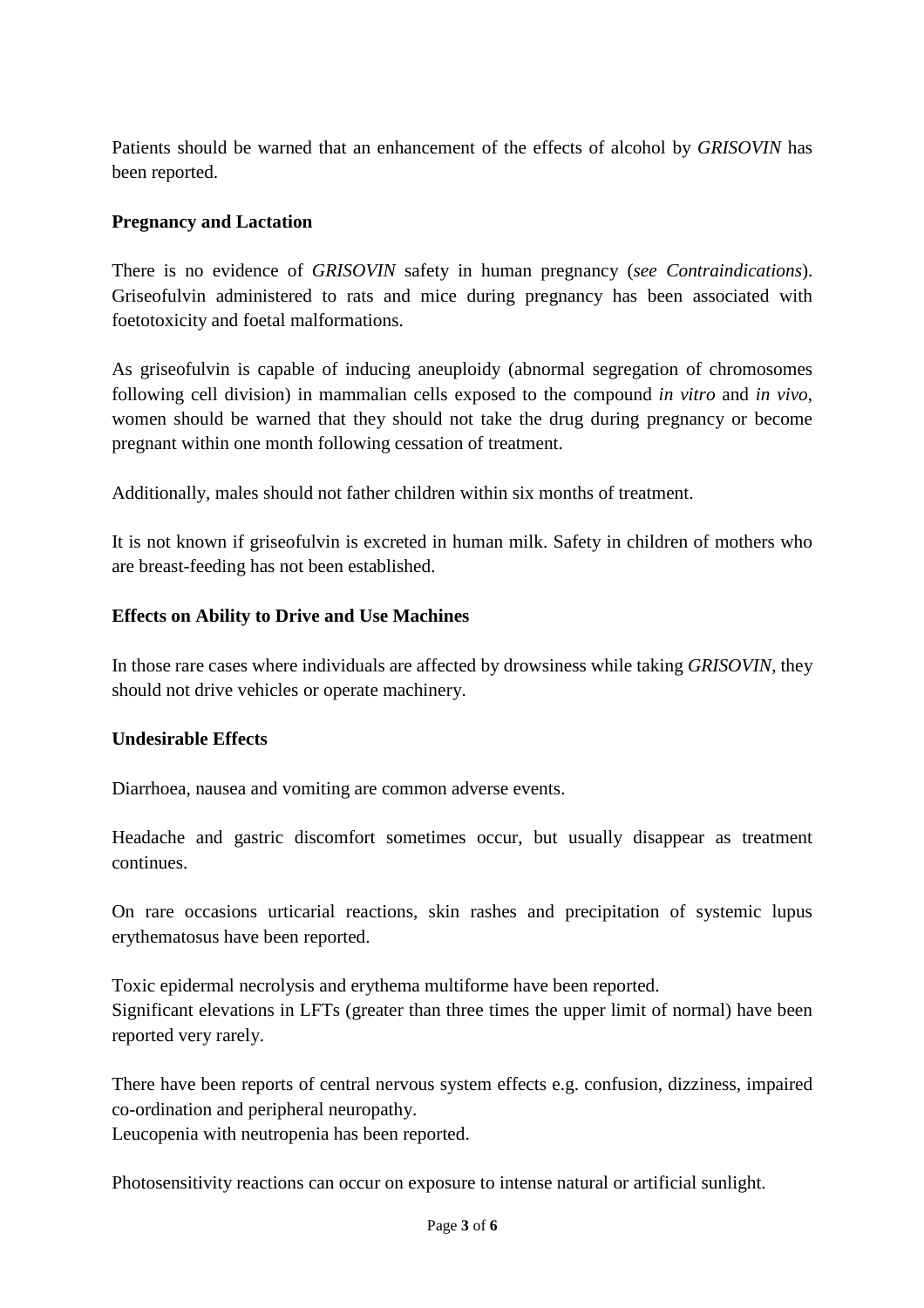Drowsiness.

### **Overdose**

Treatment is unlikely to be required in cases of acute overdosage.

### **PHARMACOLOGICAL PROPERTIES**

### **Pharmacodynamic Properties**

### *Mechanism of Action*

Griseofulvin is an antifungal antibiotic which is active *in vitro* against common dermatophytes. It exerts its antifungal effect by disrupting the cell division spindle apparatus of fungal cells, thereby arresting cell division.

### *Pharmacodynamic Effects*

When griseofulvin is given orally for systemic treatment of fungal infections, it enables newlyformed keratin of the skin, hair and nails to resist attack by the fungi. As the new keratin extends, the old infected keratin is shed.

### *Microbiology*

Griseofulvin is effective against the dermatophytes causing ringworm (tinea), including: *Microsporum canis, T. verrucosum, T. mentagrophytes, E. floccosum and T. rubrum*. Griseofulvin is not effective in infections caused by *Candida albicans* (monilia), *aspergilli, Malassezia furfur* (*Pityriasis versicolor*) and *Nocardia* species.

### **Pharmacokinetic Properties**

### *Absorption*

The absorption of griseofulvin from the gastrointestinal tract is variable and incomplete. On average, less than 50% of the oral dose is absorbed, but fatty foods and a reduction in particle size will increase the rate and extent of the absorption.

After oral dosing there is a phase of rapid absorption followed by slower prolonged absorption. Peak plasma levels (0.5 to 1.5 micrograms after a 500 mg oral dose) are achieved by 4 h and are maintained for 10 to 20 h.

# *Distribution*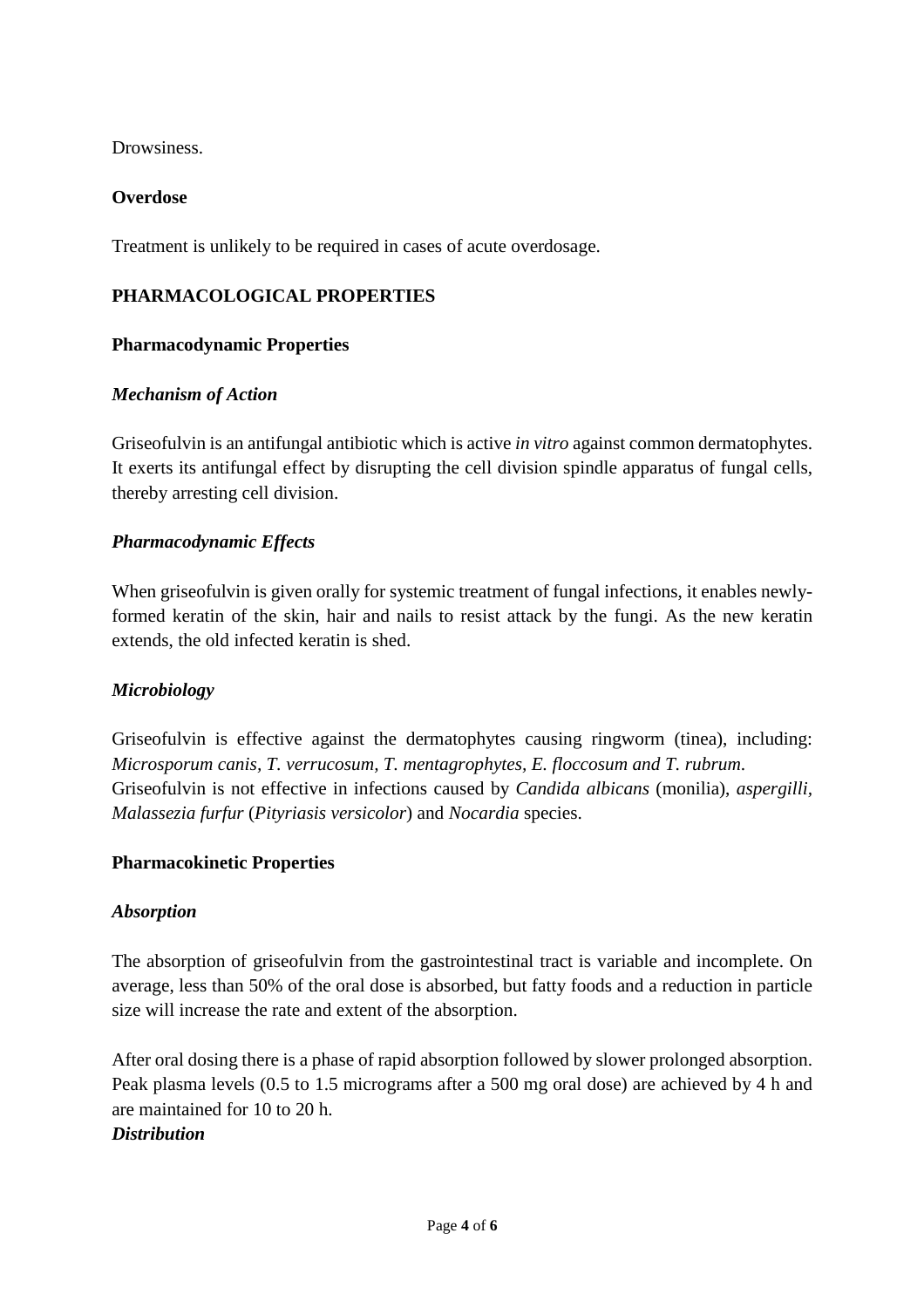In plasma griseofulvin is approximately 84% bound to plasma proteins, predominantly albumin.

There is selective deposition of griseofulvin in newly-formed keratin of hair, nails and skin, which gradually moves to the surface of these appendages.

### *Metabolism*

6 - desmethylgriseofulvin or its glucuronide conjugate are metabolites of griseofulvin.

### *Elimination*

The absorbed griseofulvin is excreted in the urine mainly as 6 - desmethylgriseofulvin or its glucuronide conjugate. The terminal plasma half-life ranges from 9.5 to 21 h, there being considerable intersubject variability.

### **Preclinical Safety Data**

### *Genotoxic Potential:*

The mode of action of griseofulvin as a fungicide is to interfere with microtubule assembly; this also has the potential for disruption of the cell division spindle apparatus. This disruption can lead to abnormal chromosome segregation at cell division. *In vitro* and *in vivo* genotoxicity studies have demonstrated that griseofulvin causes structural and numerical chromosome aberrations, including aneuploidy.

### *Carcinogenic Potential:*

Long-term administration of griseofulvin showed no carcinogenic potential in the hamster but induced hepatomas in mice and thyroid tumours in rats. Both of these tumour types are considered to be induced by species specific mechanisms and therefore are thought not to represent a carcinogenic risk to humans.

### **PHARMACEUTICAL PARTICULARS**

### **List of Excipients**

Maize Starch, Gelatin, Methyl Hydroxybenzoate , Propyl Hydroxybenzoate, Purified Talc, Magnesium Stearate, Purified Water

### **Incompatibilities**

No incompatibilities have been identified.